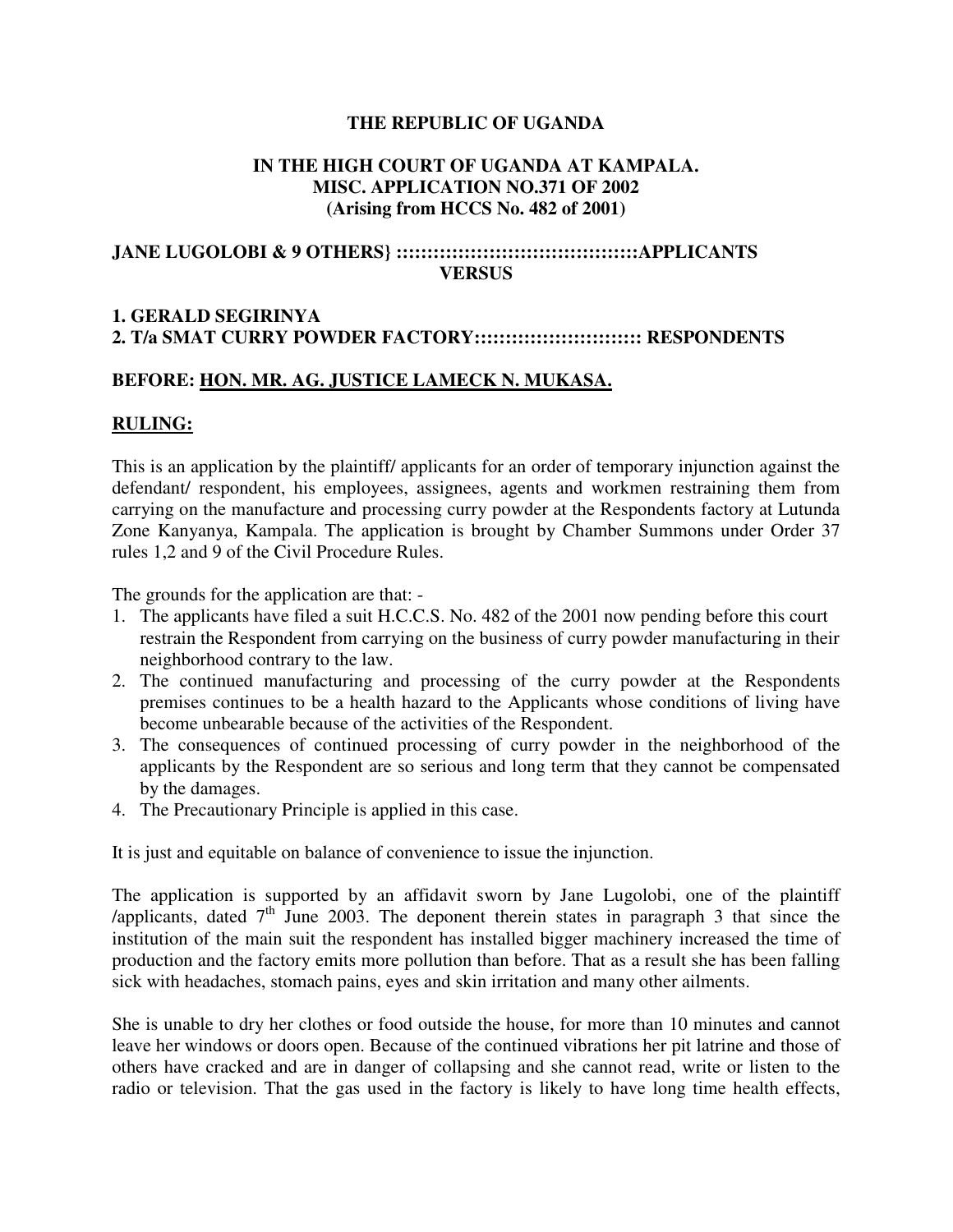which may be fatal from the factory to make the neighbors uneasy or ill. In paragraph 15 and 16 of his affidavit the respondent avers that he does not operate the factory at night, the factory operates from 8.00a.m to 6.00p.m and that the factory machine operates for only one week within every three months, this operates only four weeks in a given year.

In his submission counsel for the applicants submitted that if orders were granted in line with the averments in the respondents affidavit in reply, that would meet the status quo as started by the respondent and would reduce the suffering complained of by the applicants. Counsel therefore prayed for an order for an order for temporary injunction to issue restraining the respondent from operating his factory outside the hours of 8.00 a.m. -11.00p.m, restraining him from operating the factory on Sundays so that he operates only six days a week from Monday to Saturday and requiring the respondent to comply with the averments in paragraph 16 of the affidavit in reply that he operates the factory one week in three months and four weeks in one year.

At this stage proof of facts on which the main suit is based is not required.

The main purpose for a temporary injunction is to preserve the status quo pending the disposal of the main suit. See *Noormohamed Jammohanod vs. Kassamali Virji Madhain (1953) EACA 8.* 

The applicants have been prompted to institute this application by the conduct of the Respondent as deponed to in the affidavit in support of this application wherein in paragraph 4 it is stated: -

4: "That since the suit was instituted he has installed bigger machinery increased the time of production and the factory emits more pollution than ever before"

In his affidavit in reply the respondent stated: -

15: "That I do not operate the factory at night. The factory operates from 8.00a.m. to 6.00p.m.

16: That I operate the factory for only one week and after one week I spend about three months without switching on the factory because the materials processed are packed and sold off within about three months. That means in one year I operate the machine for only about four weeks".

The law is that where facts are sworn to in an affidavit and they are not denied or rebutted by the opposite party, the presumption is that such facts are accepted. See *Massa vs. Achen [1978] HCB 297.* 

The above averments in the respondents affidavit in reply are neither denied nor rebutted. In fact as, already pointed out above, the applicants will be satisfied if the status quo as stated by the respondent in paragraph 15 and 16 of the affidavit in reply is preserved. In the circumstances without going into further details of the merits and demerits of the application I hereby make the following orders: -

1. Pending the final disposal of H.C.C.S No.482 of 2001 the manufacturing and processing of curry powder at the respondents factory at Lutunda Zone, Kanyanya must be maintained at the status quo as stated by the Respondent in his affidavit in reply, that is to say: -